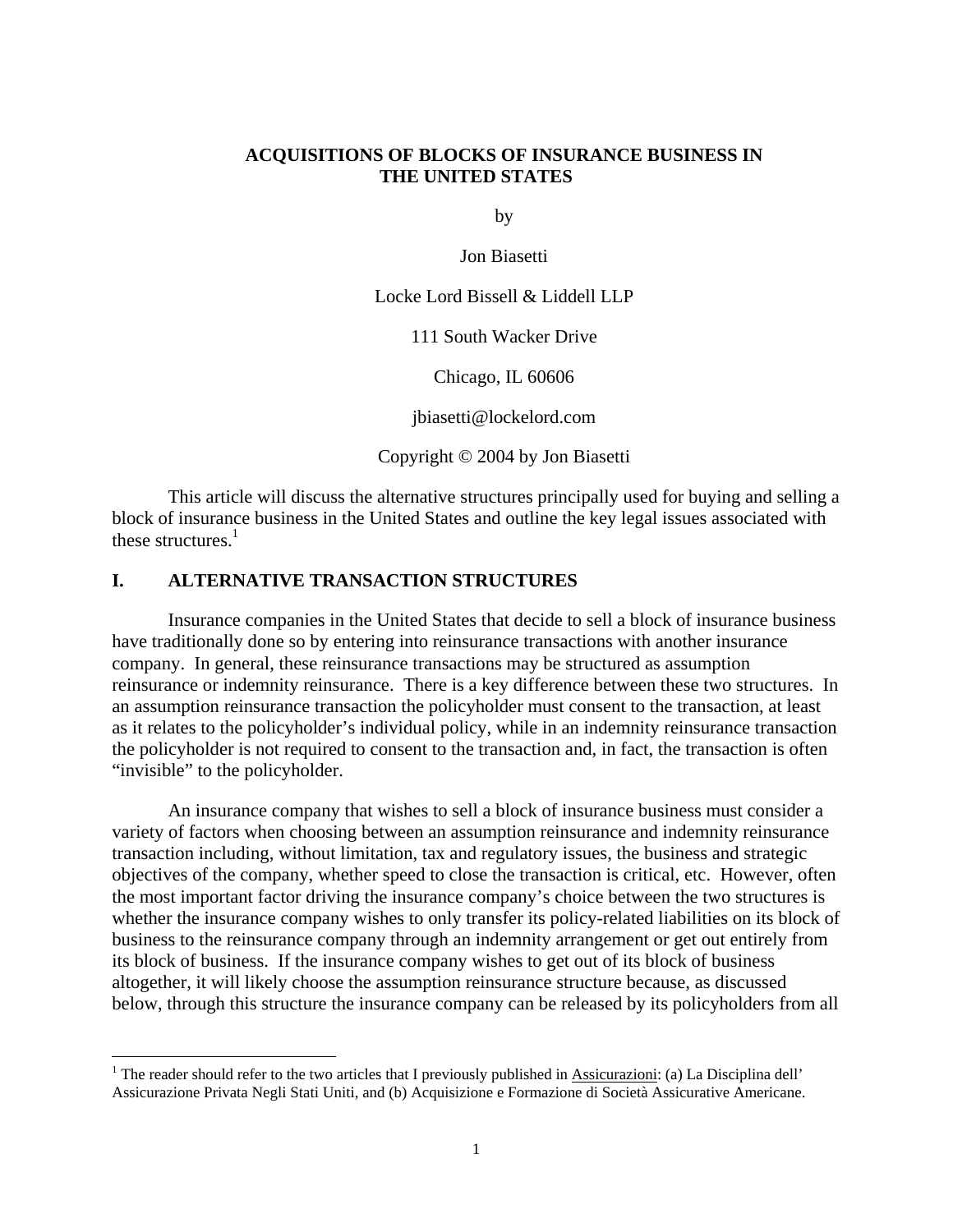policy-related liabilities and make the reinsurance company directly and solely liable to the insurance company's policyholders for such liabilities.

There is another structure available to sell a block of insurance business which does not necessarily involve a reinsurance transaction. This structure is a policy replacement transaction and will be briefly discussed in greater detail below.

#### **A. Assumption Reinsurance**

The primary objective of assumption reinsurance is to allow the transferring insurance company (the "Cedant") to transfer its insurance risks, obligations and rights to an assuming insurance company (the "Reinsurer") by novation. Novation is a term of contract law. In a novation, the Reinsurer replaces the Cedant as the party contractually liable to pay benefits to the policyholders, and entitled to receive premiums therefrom, under the transferred insurance policies. Following the novation, the Cedant is released from any further legal obligation to pay benefits to the policyholders and all such policy-related liabilities are eliminated from the Cedant's financial statements. The end result in a successful assumption reinsurance transaction is that the Cedant's policies, upon novation, become policies of the Reinsurer. However, in order for the novation to be valid, the Cedant's policyholders must consent to the proposed replacement of the Cedant with the Reinsurer.

In the United States, the requirement of policyholder consent to an assumption reinsurance transaction is grounded in general contract principles. Therefore, policyholder consent must be obtained whether or not a state extensively regulates assumption reinsurance transactions (as noted in my earlier article, in the United States the business of insurance is primarily regulated by each of the individual states, their laws can vary significantly and an insurance company that transacts insurance outside of its state of domicile will be subject to the laws of each of these jurisdictions). The substitution of a new insurance company to discharge policy benefits is a material modification to the original contract purchased by the policyholder and may, depending on the facts and circumstances, significantly reduce the policyholder's security or alter the terms of coverage. For example, a policyholder may not want to be insured by a replacement insurance company that is not as financially strong or does not have as favorable a reputation as the original insurance company that issued the policy. Thus, to be valid and enforceable, each of the policyholder, Cedant and Reinsurer must consent to the novation and the release of the Cedant.

It should be noted, however, that although once the novation is effected the Reinsurer is contractually liable to pay benefits to the policyholders as if it originally issued the policies, as between the Reinsurer and the Cedant, they can, in the reinsurance agreement, provide that the Cedant will retain certain liabilities and agree to indemnify the Reinsurer therefor. For example, in the reinsurance agreement the liabilities assumed by the Reinsurer are often limited to the liabilities expressly covered under the terms of the policies, meaning that the Cedant will likely be asked to retain the risk of punitive or extra-contractual damages such as regulatory fines and penalties arising from its own errors and omissions in marketing or administering the block of business prior to closing the reinsurance transaction, pending or threatened litigation relating to the business transacted during the pre-closing period, and pre-closing premium tax and guaranty association assessment obligations.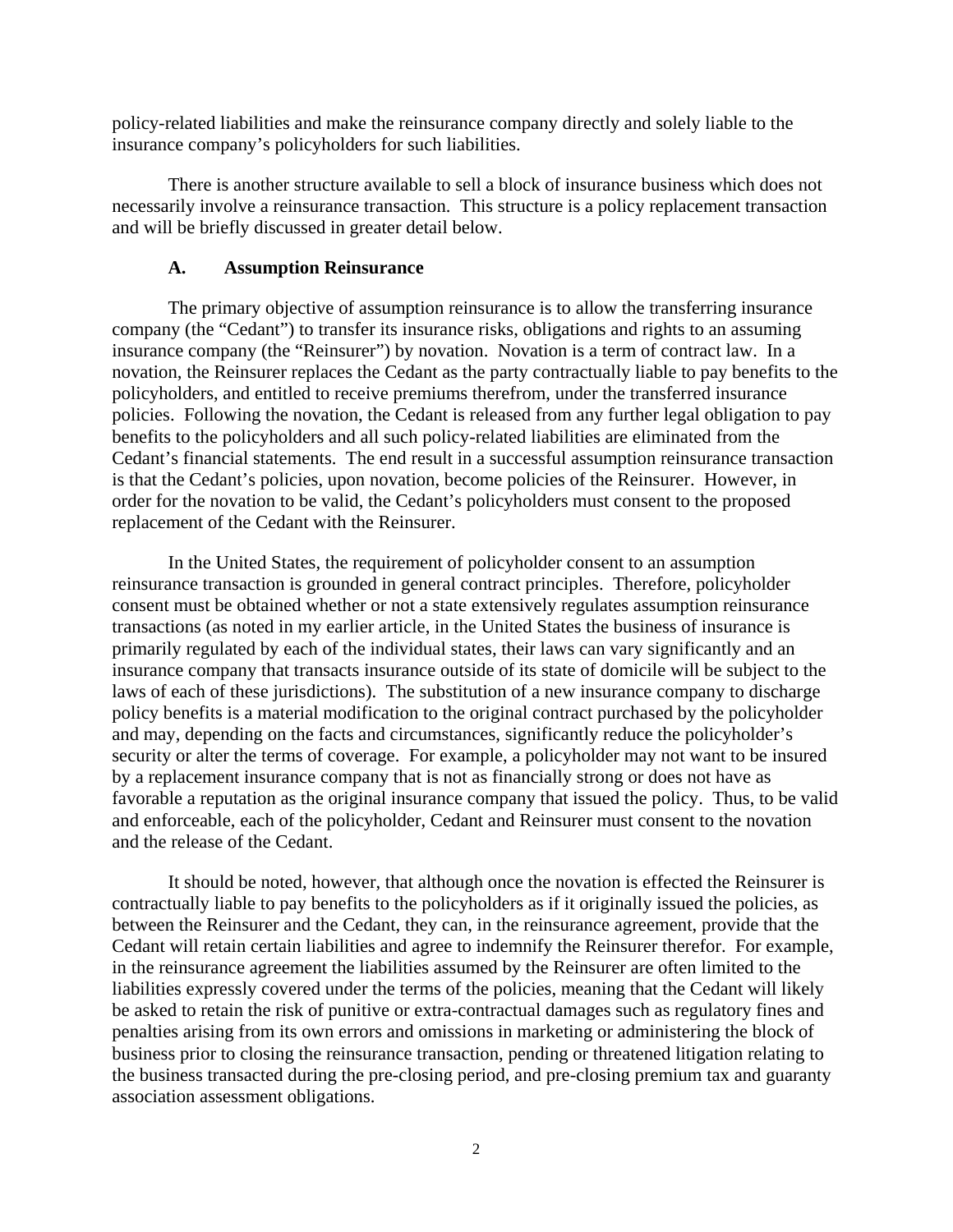A significant disadvantage to an assumption reinsurance transaction is that, in contrast to a 100% indemnity reinsurance transaction which is discussed below, in most cases numerous state insurance regulatory filings or approvals will be required before a Reinsurer can acquire a multi-state block of the Cedant's insurance business. In the United States, there has been increased regulatory scrutiny of assumption reinsurance transactions in recent years following the failure of a life insurance company that purported to assume a block of insurance business by assumption reinsurance without giving notice to the affected policyholders. This attention has been particularly fueled by controversy concerning the appropriate procedures for obtaining policyholder consent. The focus of the controversy relates to (a) the nature of the information that must be disclosed to policyholders in connection with a proposed novation; and (b) whether policyholder consent must be express or may be implied.

Reinsurers typically evidence their assumption of the Cedant's insurance policies by issuing an assumption certificate to the policyholders of the Cedant. This is often the first notice that policyholders receive of the assumption reinsurance transaction. The assumption certificate typically states that the Reinsurer has assumed the policyholder's insurance contract subject to its original terms and conditions and that the Cedant has been released from all obligations under the policy. It is at this point that industry practices have diverged. Some Reinsurers issue assumption certificates that have been worded in a way that suggests that policyholders are powerless to reject the novation. Other certificates provide that policyholders will be deemed to have consented to the novation, by implication, should they (a) fail to affirmatively reject the novation by a specified date; (b) pay premium or submit claims to the Reinsurer; or (c) engage in some other overt act. Except in rare cases (*i.e.*, large group programs in which only the group policyholder must give consent), Reinsurers generally have not obtained express written policyholder consent to assumption reinsurance transactions because of the enormous time delay and administrative burden that would be involved in getting such written consent. Obviously, the sooner the policyholders consent to the novation, the sooner the business objectives of the Cedant and the Reinsurer can be achieved. However, because of the concern that policyholders are not receiving proper notice in order to determine whether or not they should consent to the novation, the state insurance regulators have increased their scrutiny of assumption reinsurance transactions which has also increased the time and effort required to effect an assumption reinsurance transaction.

While a minority of states have historically regulated assumption reinsurance transactions, the National Association of Insurance Commissioner's ("NAIC") examination of the perceived abuses in completing these transactions led to the adoption of the Assumption Reinsurance Model Act in 1993 (the "Model Act"). As we discuss below, the Model Act (or variations thereof) has been adopted in nine (9) states. $^2$ 

Even before the Model Act, however, a few United States courts invalidated novations on the theory that they had been effected without giving policyholders a meaningful opportunity to reject the transaction or sufficient facts on which to make an informed decision. *See, e.g.*,

 $\overline{a}$ 

 $2^2$  The NAIC is the organization of insurance regulators from the 50 states, the District of Columbia and the four U.S. territories. State insurance regulators created the NAIC in 1871 to address the need to coordinate regulation of insurance companies that operate in more than one state.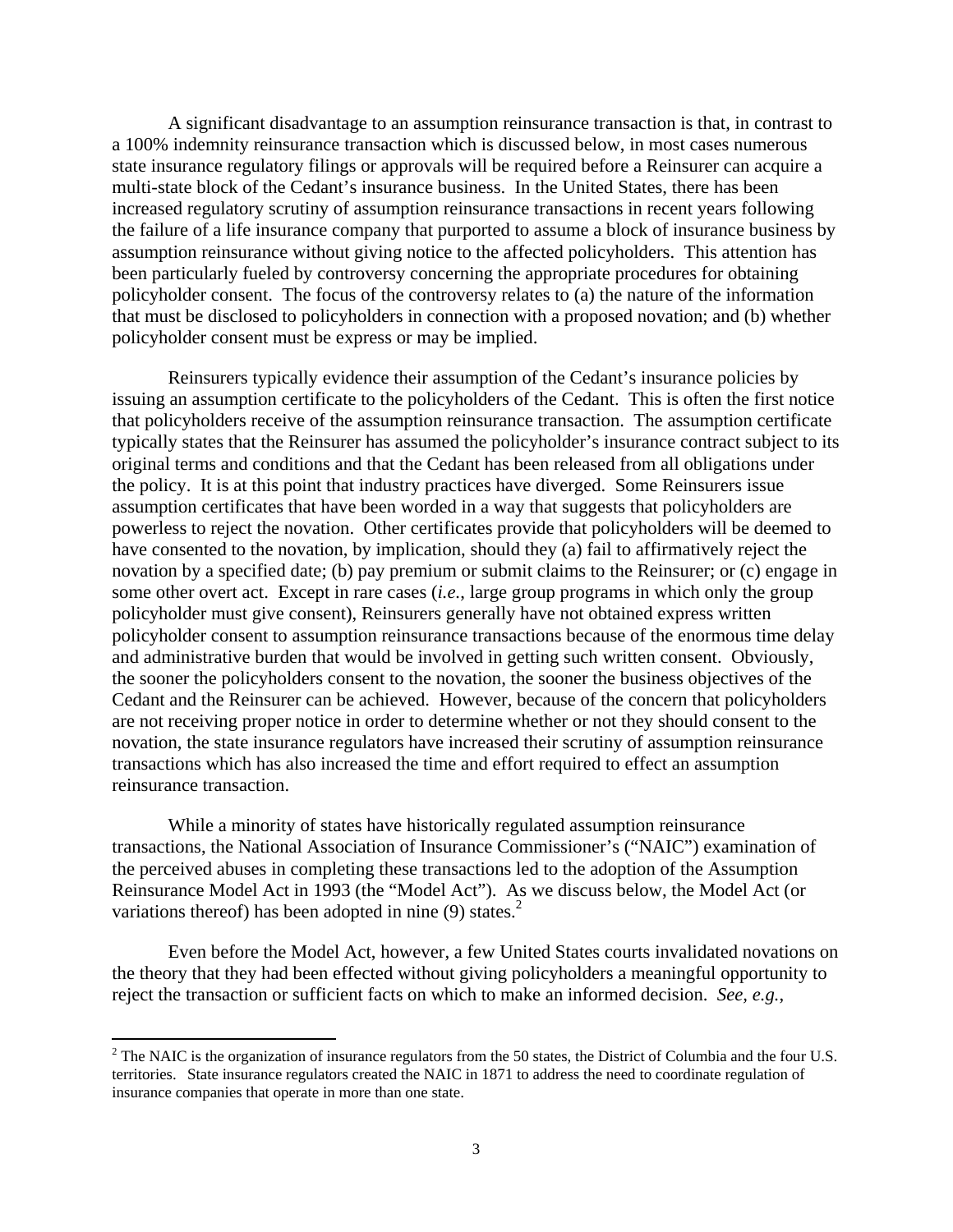Security Benefit Life Ins. Co. v. FDIC, 804 F. Supp. 217 (D. Kan. 1992); United Fire Ins. Co. v. McClelland, 780 P.2d 193 (Nev. 1989); and Baer v. Associate Life Ins. Co., 248 Cal. Rptr. 236 (Cal. App. 1988). I do not interpret these decisions to require express written policyholder consent or to otherwise prohibit assumption reinsurance transactions. It is my view that, under the general contract principles referred to above (and absent statutes that supersede these principles), implied policyholder consent should be sufficient to effect a novation provided that policyholders have a meaningful opportunity to reject the transaction and are given sufficient information on which to make an informed decision. More uncertain is the level of disclosure that must be provided regarding the facts and circumstances material to the assumption reinsurance transaction. In this connection, one of the Model Act's objectives was to legislate minimum disclosure standards to policyholders.

Because of the increase in regulatory interest in assumption reinsurance transactions and the virtual certainty that not all policyholders will consent to the transaction, it is almost always unlikely that all of the Cedant's insurance policies will be successfully novated. As a result, assumption reinsurance transactions typically provide that policies that are not novated for any reason (including the failure to obtain necessary regulatory consents) will be 100% reinsured on an indemnity basis and administered by the Reinsurer after the closing of the transaction. This means that with respect to the policies which have not been novated, the Cedant will continue to be contractually liable to pay benefits thereunder to its policyholders but will be reinsured for such liabilities by the Reinsurer.

As part of the assumption reinsurance transaction, the Cedant and the Reinsurer will negotiate the consideration to be paid by the Reinsurer to purchase the block of insurance business, and the amount and kinds of assets the Cedant will deliver to the Reinsurer to support the reserves transferred to the Reinsurer. The Reinsurer may also (a) request that the Cedant assign reinsurance, servicing, data processing, distribution and other material agreements relating to the business for the Reinsurer's benefit; and (b) consider hiring the Cedant's employees who are knowledgeable about the business or may be essential to facilitate a seamless transition of the administration function to the Reinsurer. Depending on the characteristics of the business being sold, the assets transferred by the Cedant to the Reinsurer are typically reduced to reflect (x) the present value of future profits on the transferred business; or (y) a present value discount to reflect the duration of the transferred liabilities or other asset-liability matching characteristics of the business. The difference between the amount of assets and liabilities transferred to the Reinsurer will represent income to the Cedant and is often referred to as the ceding commission or purchase price (the "Ceding Commission").

## **B. Indemnity Reinsurance**

## 1. 100% Reinsurance

In recent years, several large reinsurance transactions in the United States have been structured as 100% indemnity reinsurance, probably because they can be closed more quickly than an assumption reinsurance transaction and do not require the consent of the Cedant's policyholders. In fact, as mentioned above, indemnity reinsurance transactions are often "invisible" to the Cedant's policyholders.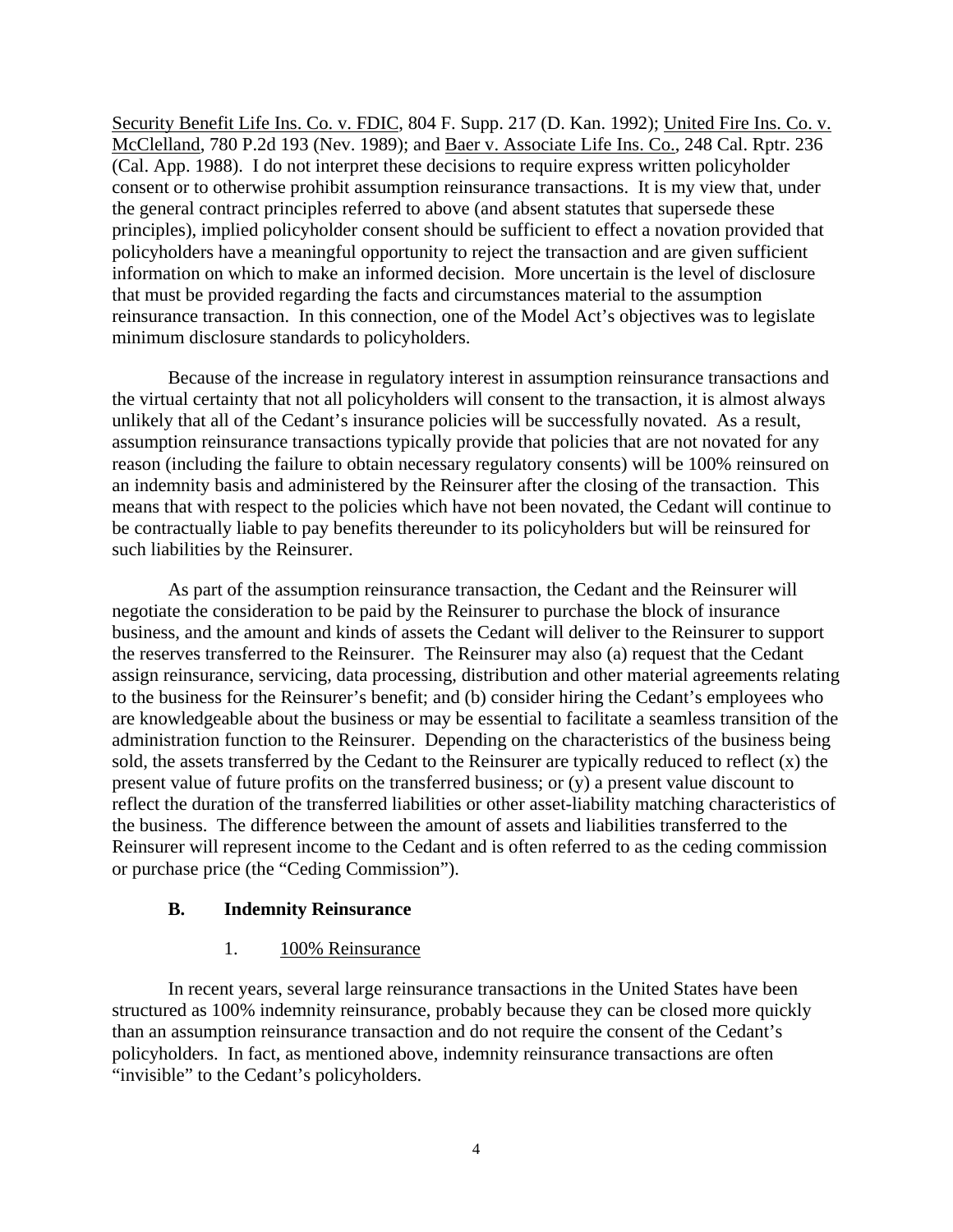If a Cedant pursues an indemnity reinsurance transaction, the Cedant will continue to be contractually liable to pay benefits under its insurance policies but would reinsure 100% of the policy-related liabilities with the Reinsurer. Because the Reinsurer assumes 100% of the risk under the Cedant's policies, the Reinsurer typically requires that it be delegated the authority to administer the reinsured business in the Cedant's name. In some transactions, the Reinsurer assumes the administration obligation following a short-term transitional period which enables the administration function to be shifted gradually from the Cedant to the Reinsurer. The transfer of the administrative function results in cost reduction opportunities to the Cedant which, in some cases, may be a motivating factor in the Cedant's decision to sell a block of insurance business which is only marginally profitable or which no longer fits the Cedant's strategic objectives.

Like an assumption reinsurance transaction, the Cedant and the Reinsurer would negotiate the liabilities that will be transferred to the Reinsurer and those that will be retained by the Cedant. Thus, extracontractual or other obligations attributable to the Cedant's pre-closing operations may be retained by the Cedant. In addition to assets to support the transferred reserves, and like an assumption reinsurance transaction, the Reinsurer may request the Cedant to assign reinsurance, distribution, data processing, software and other material agreements for the Reinsurer's benefit and may desire to solicit the Cedant's employees for employment with the Reinsurer. At the closing of the reinsurance transaction, the Cedant would physically transfer the assets needed to support the reserves on the transferred business to the Reinsurer in exchange for the Reinsurer's payment of the Ceding Commission.

In an indemnity reinsurance transaction, and unlike assumption reinsurance, novations would not be obtained from the Cedant's policyholders.<sup>3</sup> As a result, policyholders will not have a direct right of action against the Reinsurer for any of the reinsured policy-related liabilities. However, under United States statutory accounting principles, the net effect of the indemnity reinsurance transaction is to remove the reinsured policy-related liabilities from the Cedant's balance sheet.

The use of 100% indemnity reinsurance will result in a continuing credit risk to the Cedant that is tied to the Reinsurer's future financial condition and performance. For example, the Cedant will remain liable to discharge policy benefits to its policyholders even if the Reinsurer fails to discharge its obligations to the Cedant under the reinsurance agreement or becomes insolvent. To ameliorate this credit risk, Cedants often attempt to obtain security from the Reinsurer (in the form of letters of credit, trust accounts or other collateral) equal to the liabilities being reinsured by the Reinsurer. In addition, the Cedant must make sure that either the Reinsurer holds the necessary authorizations or licenses, or provides collateral security which complies with state insurance regulatory requirements, so as to allow the Cedant to obtain reserve credit in its financial statements for the reinsured business.

As discussed above, a potential advantage to a 100% indemnity reinsurance transaction is that the parties may avoid the extensive regulatory approvals and filings that would be required if

 3 Depending on the facts and circumstances of the transaction, the parties may elect to give policyholders notice that the Reinsurer will be administering the reinsured policies as of a specified date.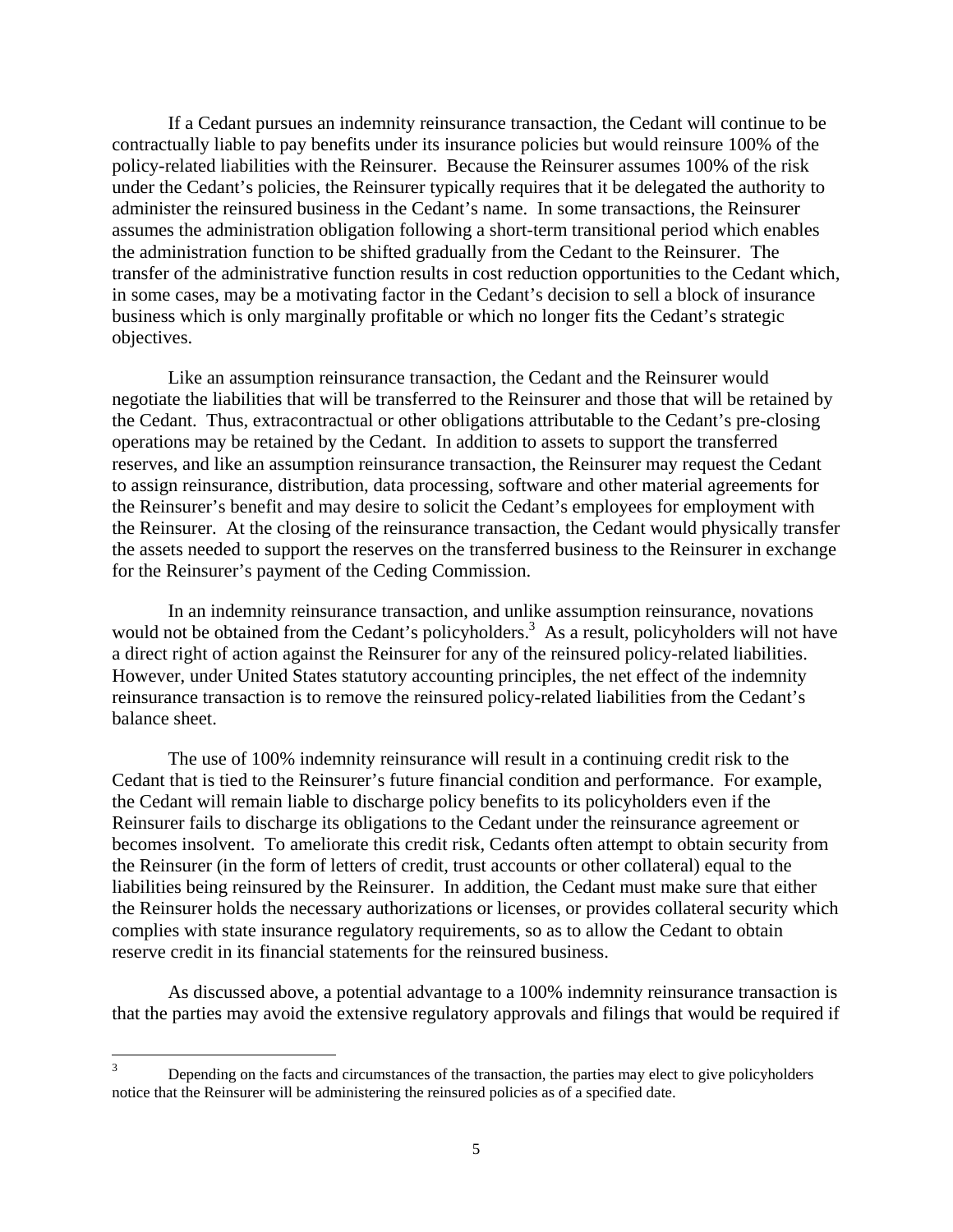the business were transferred by assumption reinsurance. This is primarily because indemnity reinsurance transactions do not require policyholder consent and consequently, state insurance regulators are generally less concerned with this structure. Thus, in most cases the indemnity reinsurance alternative will be less costly and may be more efficiently implemented than its assumption reinsurance counterpart. Nonetheless, notice or regulatory approval of a 100% indemnity reinsurance transaction may be required in the states of domicile of the Cedant and the Reinsurer and, depending on the size and characteristics of the business in comparison to the Cedant's other businesses, in states that apply bulk reinsurance statutes to insurance companies licensed in their state or that have enacted withdrawal statutes (discussed below).

# **II. REGULATORY APPROVALS OF REINSURANCE TRANSACTIONS UNDER STATE AND FEDERAL LAWS**

Summarized below are the principal state and federal approval and filing requirements that may apply to reinsurance transactions specifying, where relevant, the requirements that apply to only some of the structures described above.

## **A. State Regulatory Approvals and Issues**

## 1. Assumption Reinsurance Model Act

There are currently nine (9) states that have adopted the NAIC's Assumption Reinsurance Model Act (Colorado, Georgia, Maine, Missouri, Nebraska, North Carolina, Oregon, Rhode Island and Vermont). The Model Act requires an insurance company assuming or transferring insurance risks pursuant to an assumption reinsurance transaction to obtain the prior approval of the state commissioner of insurance. Although the Model Act allows an assumption reinsurance transaction to be completed with implied policyholder consent, the Model Act is a very difficult law to comply with as it requires significant disclosures to the Cedant's policyholders in order to effect a novation and allows them a very long time period during which they can reject the novation. The Model Act generally applies to insurance companies domiciled in the state but may, under certain circumstances, also apply to out-of-state insurance companies licensed in the state.

State laws based on the Model Act regulate (a) the information that must be provided in the assumption certificate sent to the Cedant's policyholders (including information on the Cedant's and the Reinsurer's balance sheets, operating results and commercial ratings); (b) when an assumption reinsurance transaction must be approved; (c) the factors that must be considered by the insurance commissioner in evaluating the transaction; and (d) the procedures for evidencing policyholder acceptance or rejection of the novation. The Model Act provides policyholders with what is essentially a twenty-five (25) month option to reject the assumption reinsurance and novation. As a result, substantial time will elapse before the Cedant can conclude that policyholders who reside in states that have adopted the Model Act have consented to the novation.

The Model Act would not apply to an indemnity reinsurance transaction in which the Cedant continues to remain directly liable to its policyholders. For this reason, Cedants that have issued a significant number of policies in states that have adopted the Model Act frequently do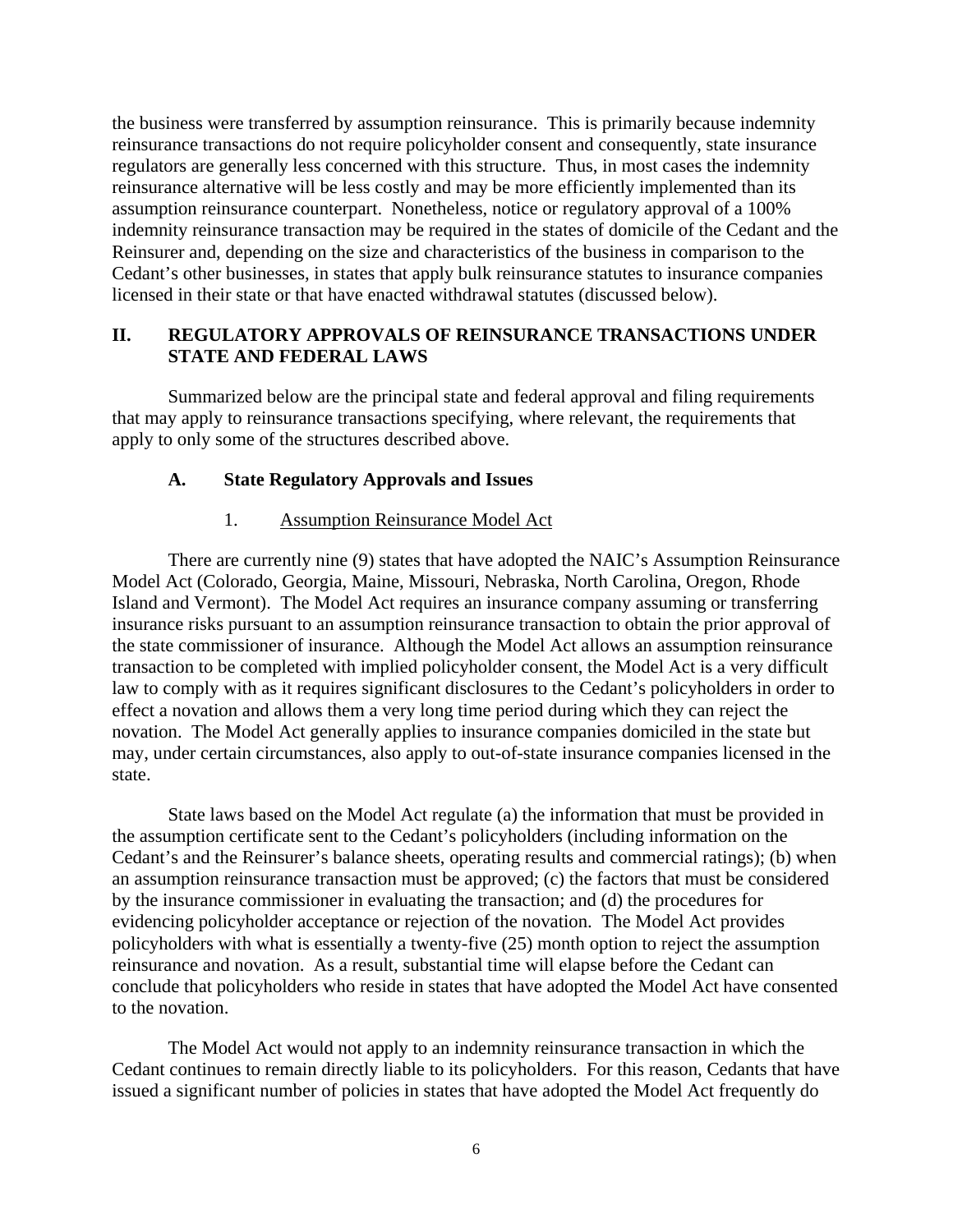not choose to structure the transaction as an assumption reinsurance transaction, at least in those Model Act states.

# 2. Other Assumption Reinsurance Laws

Other states have adopted laws that regulate assumption reinsurance transactions that, although not patterned after the NAIC Model Act, require prior approval or prior notice of assumption reinsurance transactions involving policyholders residing in their state. I am aware of at least nine (9) states that have adopted such requirements. These statutes would not apply to an indemnity reinsurance transaction. It is worth repeating that in order to effect valid novations, policyholders must give their informed consent to the assumption reinsurance transaction in these nine (9) states, the nine (9) states that have adopted the Model Act, and all other states where policyholders of the business reside pursuant to the United States general contract principles discussed above. Therefore, in large multi-state assumption reinsurance transactions, the Cedant and the Reinsurer often find themselves navigating through a labyrinth of varying state law requirements in order to effect a successful novation.

# 3. Approval of Assumption Certificates in Assumption Reinsurance

In order to evidence novations, the Reinsurer will issue assumption certificates to each of the Cedant's policyholders. The assumption certificates will state that the Reinsurer has assumed all obligations to pay benefits under the policies and that the Cedant has been released and discharged from these policy obligations. State insurance regulators treat assumption certificates as an insurance policy form subject to the state's customary form filing and approval requirements. This can potentially delay the effective date of the novation should a state object to the content of the assumption certificate. An issue that often arises in connection with these policy form filings is whether insurance regulators will approve an assumption certificate containing a deemer provision to evidence implied policyholder consent to the novation (rather than express written consent).<sup>4</sup>

# 4. Bulk Reinsurance Laws

Several states have enacted "bulk reinsurance statutes" which require prior approval of, or prior notice to, the state insurance department when a Cedant reinsures all or substantially all of its business (or a line or class thereof) in the state. For example, these bulk reinsurance statutes might apply if the Cedant were to reinsure all of its health insurance business in a particular state. Bulk reinsurance statutes are usually limited to insurance companies that are domiciled in their state, but some are drafted broadly enough to apply to all insurance companies that are authorized or licensed to do business in their state (*e.g.*, California Insurance Code  $$1011(c)$ ).

I am aware of approximately ten (10) states that apply their bulk reinsurance statutes to insurance companies licensed in their state. In general, the statutes do not expressly distinguish between assumption reinsurance and indemnity reinsurance transactions. As a result of my

 $\overline{a}$ 4 A typical deemer provision states that, unless the policyholder affirmatively objects to the novation by a specified date, the policyholder will be deemed to have consented to the novation.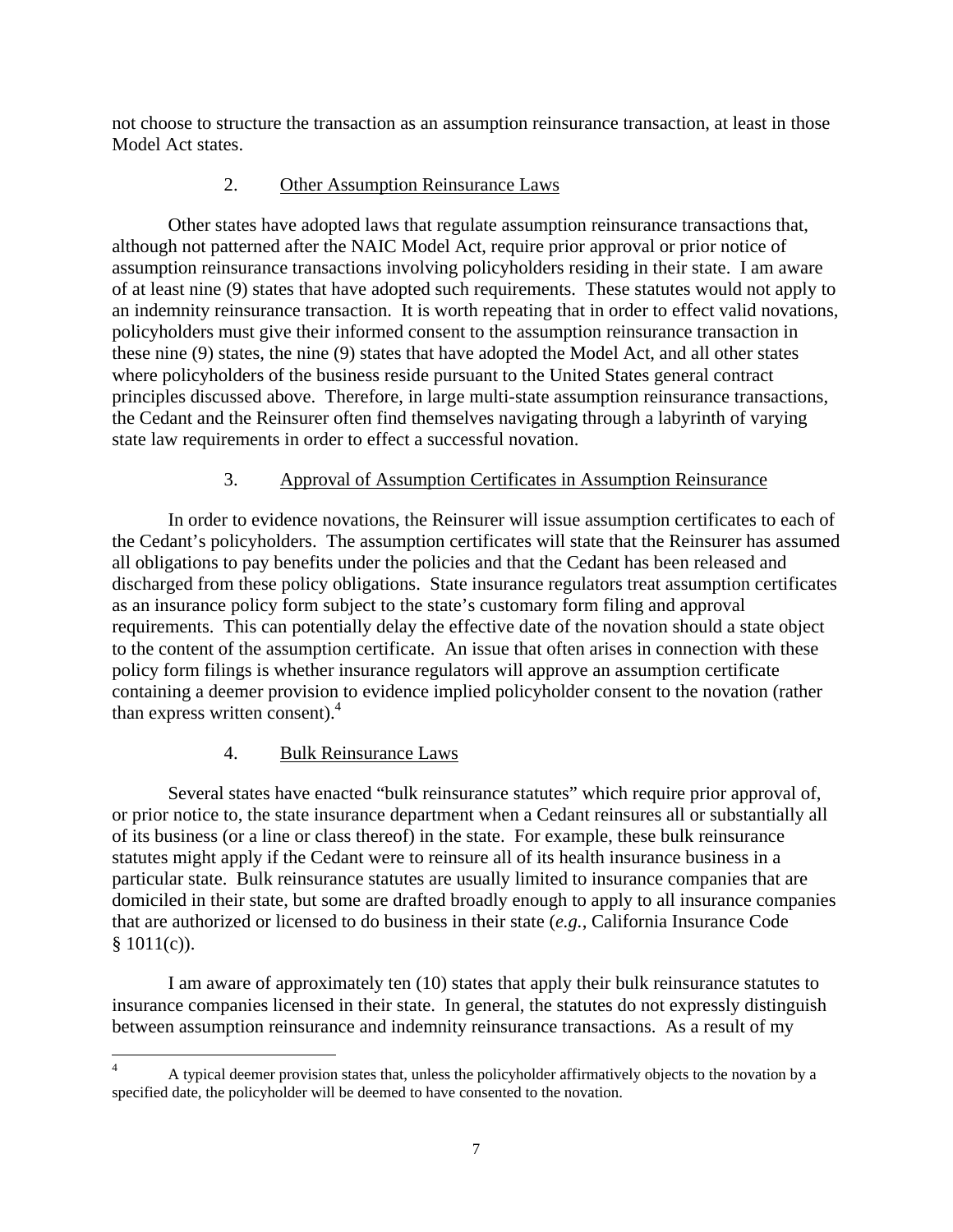experience in dealing with insurance regulators in various reinsurance transactions, I have determined that some states only apply the statutes to assumption reinsurance, while other states (including California, New York and Wisconsin) apply the statutes to both assumption reinsurance and indemnity reinsurance transactions.

#### 5. Withdrawal Statutes

Several states have withdrawal statutes or similar laws that are triggered when an insurance company seeks to: (a) withdraw from writing all or a line of business in the state; (b) nonrenew a block of business; or (c) cease marketing a type of business. The withdrawal statutes usually require that the state insurance department be given prior notice of the insurance company's plans for handling its residual insurance liability in the state and may result in the insurance company losing its certificate of authority or license to write one or more lines of business in the state. Because a Cedant's decision to sell a block of insurance business is sometimes made in concert with a broader strategic initiative to discontinue or exit from a line or type of business entirely, the Cedant must evaluate the potential application of these statutes.

### 6. Regulation of Administration Arrangements

In some states, insurance companies that delegate the responsibility to administer their insurance policies to third parties are subject to prior regulatory review and approval of their contractual arrangements. This is only an issue with respect to insurance business that is not novated by assumption reinsurance and, consequently, must be analyzed for any indemnity reinsurance transaction. As discussed above, because in a 100% indemnity reinsurance transaction the Reinsurer assumes 100% of the Cedant's policy-related liabilities, the Reinsurer often insists that it be given the authority to administer the reinsured business.

I am aware of at least two states (*i.e.*, Illinois and New York) which have objected to the transfer of administrative responsibility in a 100% indemnity reinsurance transaction because, according to the regulators, the Cedant did not retain sufficient oversight and control over certain aspects of the business. These issues are generally resolved through negotiations and contract drafting (and, in fact, may present the Cedant with an opportunity to retain a measure of control and involvement with respect to various aspects of the Reinsurer's post-closing administration of the reinsured business).

Cedants must be aware that the Reinsurer's post-closing administration of the reinsured business will result in ongoing legal risks to the Cedant, including (a) exposure to liability, extracontractual obligations and fines arising from the Reinsurer's administration of the reinsured business in the Cedant's name; and (b) reputational damage to the Cedant in the eyes of policyholders, insurance regulators and the general public based on the Reinsurer's acts or omissions after closing. Negotiations will attempt to mitigate these risks through indemnification remedies in the reinsurance agreement and the Cedant's right to participate in certain aspects of the post-closing administration of the reinsured business, including claims and litigation. In my seventeen years of experience negotiating reinsurance agreements, I can confidently state that this is one of the most negotiated and adversarial issues in large reinsurance transactions.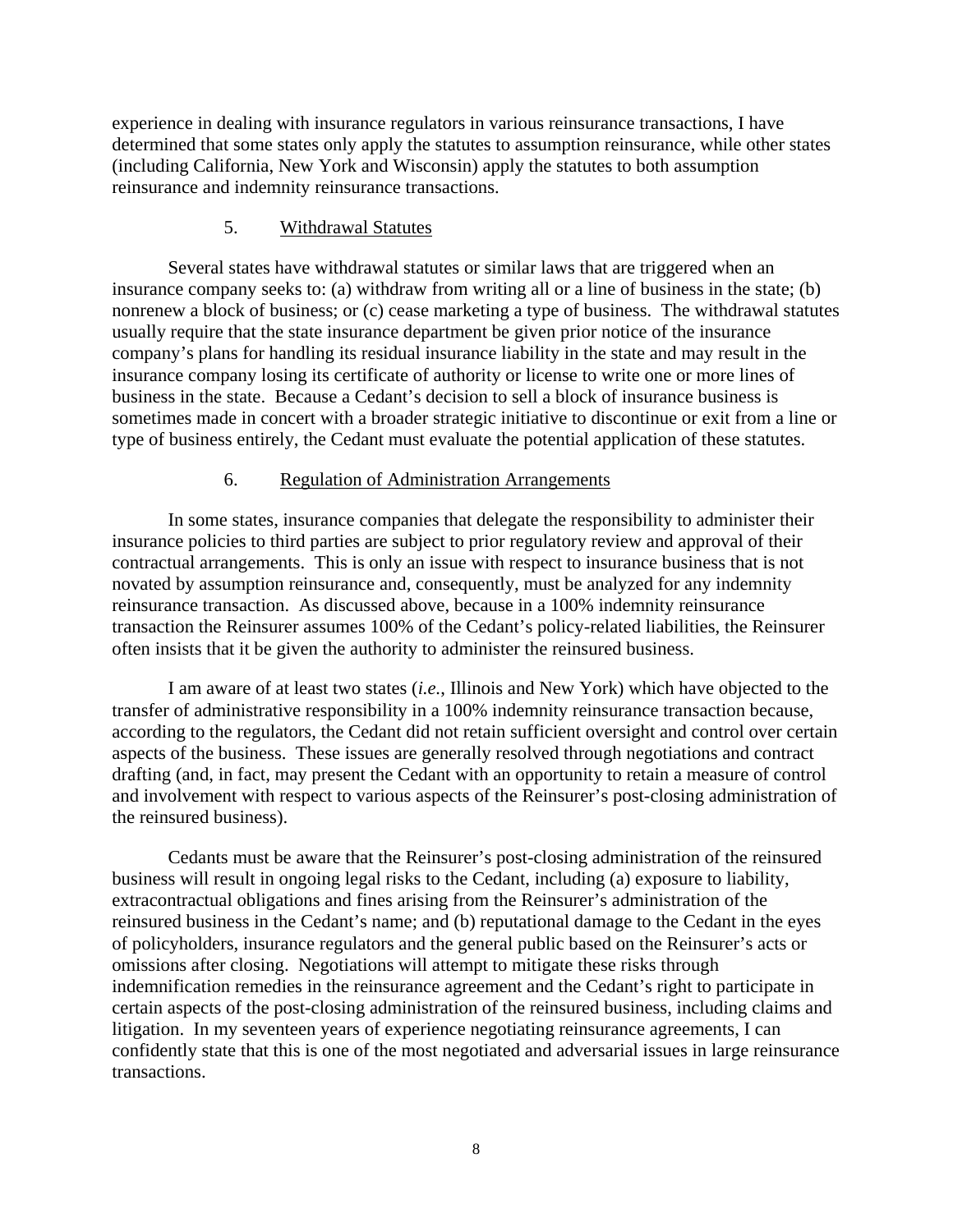## 7. Financial Statement Credit

If the Cedant's block of business is not novated and, therefore, is reinsured on an indemnity reinsurance basis, the Cedant must obtain full financial statement reserve credit for the insurance liabilities it cedes to the Reinsurer. This will require an evaluation of (a) the laws of the Cedant's state of domicile; (b) the laws of states which apply their rules on credit for reinsurance to out-of-state insurance companies that are licensed in their state (including, without limitation, California, Kentucky and New York); (c) applicable statutory and generally accepted accounting principles; and (d) the Reinsurer's licensing status. Typically, under the laws of the various states full credit can be taken for business ceded to a Reinsurer which is authorized or licensed in the state of domicile of the Cedant. The credit for reinsurance rules also provide that the reinsurance agreement must contain a standard insolvency clause and comply with other statutory requirements. If the Reinsurer does not possess the necessary certificates of authority or licenses to enable the Cedant to obtain reserve credit in all states, the Cedant must have a contractual right in the reinsurance agreement to obtain collateral security which complies with state insurance regulatory requirements, such as a trust account or letter of credit, from the Reinsurer in order to obtain credit.

### 8. Unauthorized Insurers Laws/Fronting Statutes

In an indemnity reinsurance transaction, if the Reinsurer is not licensed in a state where the Cedant's policyholders reside there could be potential issues under the unauthorized insurers laws of the state. These laws generally prohibit the "transaction of insurance" in their state without an insurance license. In an indemnity reinsurance transaction in which the responsibility for administering the reinsured business (including the collection of premiums, processing claims and otherwise dealing with policyholders) is transferred to a Reinsurer that is not licensed in the state, state insurance regulators may claim that such activity constitutes the transaction of an insurance business in their state which requires the Reinsurer to be properly licensed.

In addition, the absence of the Reinsurer's licensing authority may give rise to issues under "anti-fronting" statutes in certain states. These states may be concerned over the transfer of 100% of the insurance risk and related administration obligations from the Cedant to a Reinsurer that is not licensed to do business in their state. States that have these anti-fronting prohibitions are concerned that Cedants, because they retain no risk and do not administer the reinsured business, are essentially "renting" their licenses to unlicensed Reinsurers that wish to escape regulation by the states. In states that aggressively apply their anti-fronting prohibitions to 100% indemnity reinsurance transactions, I have been able to avoid regulatory issues by structuring the reinsurance transaction in their state as a 90% quota share reinsurance transaction (i.e., the Cedant retains 10% of the policy-related liabilities on its block of business).

## 9. State Anti-Competition Statutes

Under various state insurance holding company acts, certain acquisitions which may have an anti-competitive effect in the state are subject to prior notice requirements to the insurance regulators. Approximately twenty-six (26) states have enacted these statutes. Historically, the statutes have been considered to apply only to transactions which result in a change in control of an insurance company domiciled in their state. However, in conjunction with certain indemnity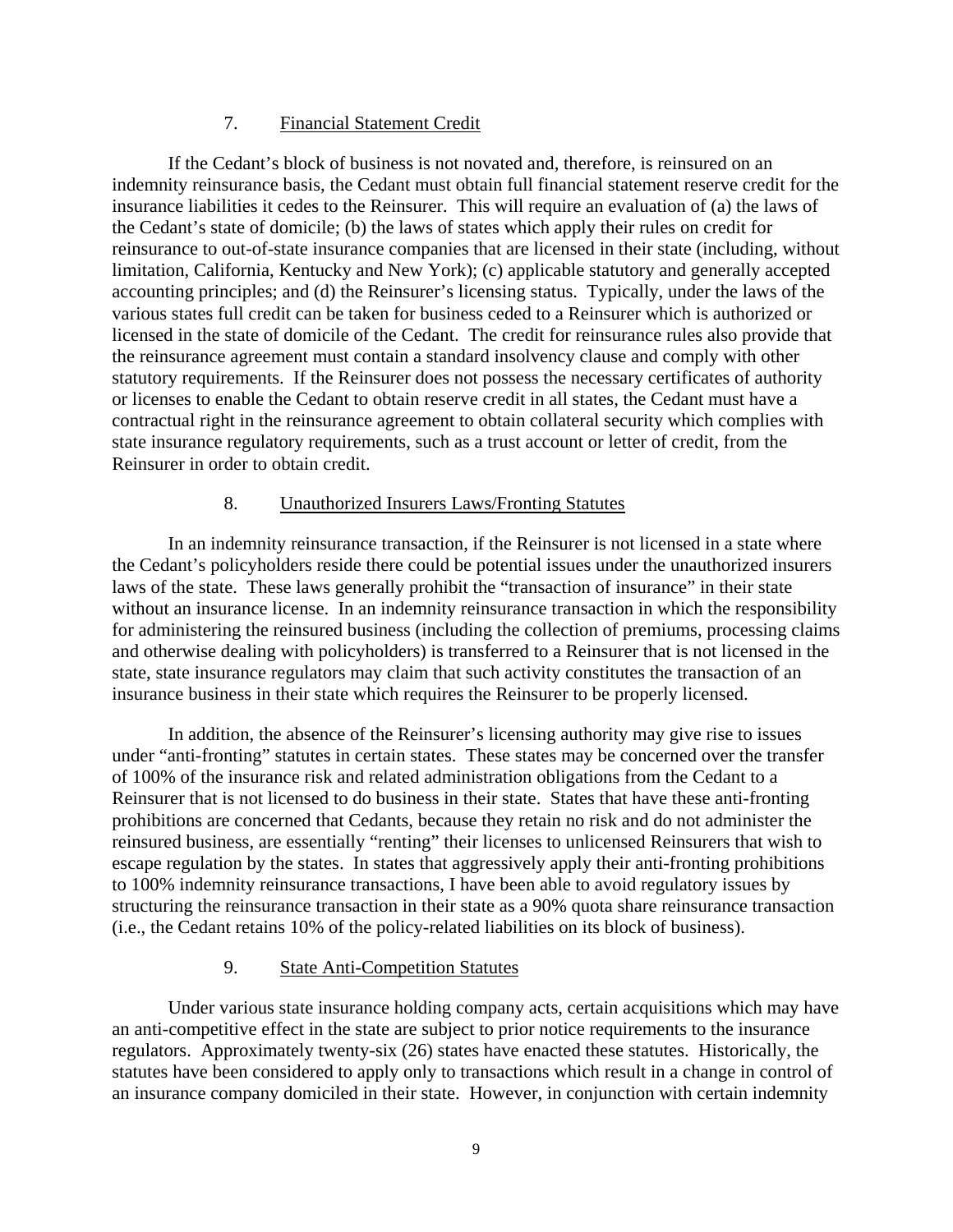reinsurance transactions, some insurance companies have concluded that, while ambiguous, the statutes could also be applied to a 100% indemnity reinsurance transaction and they have made the pre-closing notifications the statute requires. In my view, and based on the express wording of the statutes, there are defensible legal arguments that these statutes would not apply to a 100% indemnity reinsurance transaction in which the Cedant does not undergo a change of control. To date, I am not aware of a case in which a state insurance department has concluded that the failure to make a pre-acquisition filing in an indemnity reinsurance transaction violates the anticompetition statutes.

### **B. Federal Regulatory Approvals and Issues**

### 1. Hart-Scott-Rodino Act

The Hart-Scott-Rodino Anti-Trust Improvements Act of 1976 (the "H-S-R Act") requires parties intending to acquire voting securities or assets to make a notification filing with the Federal Trade Commission and/or the Anti-Trust Division of the Department of Justice. Whether the H-S-R Act applies initially depends on the size of the parties and the size of the transaction. The H-S-R Act provides a 30-day waiting period during which the FTC and the Anti-Trust Division may determine whether the proposed acquisition will violate Federal antitrust laws. The waiting period may be extended if the government requests additional information.

The FTC has determined that the notification requirements of the H-S-R Act apply to assumption reinsurance transactions that satisfy the H-S-R's jurisdictional tests. In general, the FTC examines the Ceding Commission paid to the Cedant by the Reinsurer for the block of business to determine whether the transaction is of a size (*i.e.*, at least \$50 million) that requires prior notification and expiration of the waiting period. On the other hand, staff attorneys at the FTC have taken the position that 100% indemnity reinsurance transactions are not acquisitions under the H-S-R Act and therefore are not reportable.

## **III. POLICY REPLACEMENT TRANSACTIONS**

Another structure for selling a block of insurance business which does not necessarily involve a reinsurance transaction is a "policy replacement" transaction.

In a policy replacement transaction the Cedant and the Reinsurer coordinate the cancellation or non-renewal of the Cedant's block of business so that the Reinsurer, with the full support and endorsement of the Cedant, can offer the Reinsurer's policy as a replacement upon the expiration or cancellation of the Cedant's policy.

In policy replacement transactions the Cedant is often compensated based on the success rate at which the Cedant's policyholders accept the Reinsurer's replacement policy during a certain time frame, typically a two year period following the closing of the transaction. For example, the Cedant may be paid a commission on premiums received by the Reinsurer from the Cedant's policyholders who accept the Reinsurer's replacement policy. Contrary to an assumption reinsurance or indemnity reinsurance transaction, in a traditional policy replacement transaction the Cedant will retain 100% of the liabilities on its policies (unless the Reinsurer